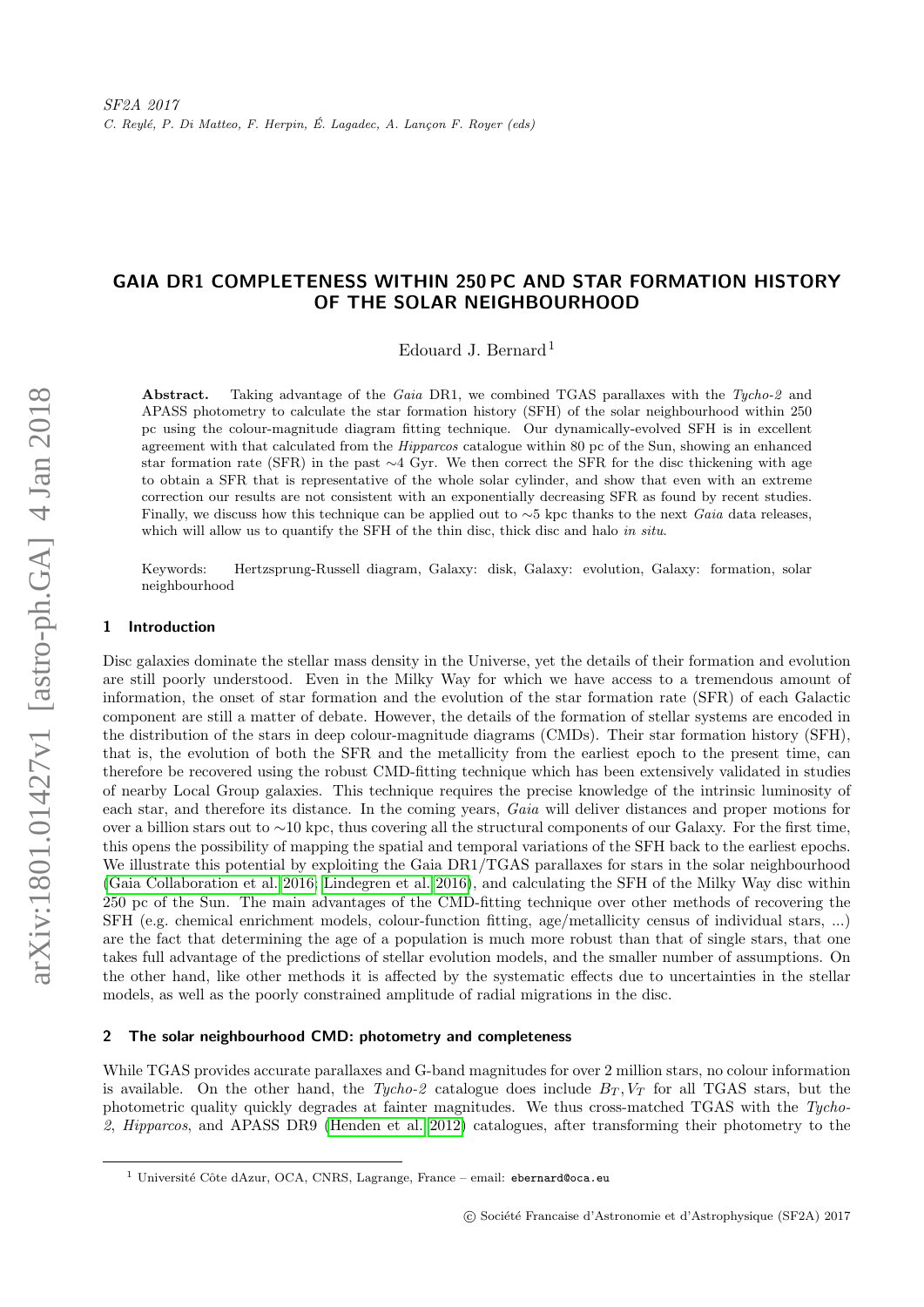

<span id="page-1-0"></span>Fig. 1. Left & middle: TGAS completeness down to  $V=11.5$  relative to Tycho-2 in colour-magnitude space and in galactic coordinates, before the completeness corrections. Right: CMD for the solar neighbourhood within 250 pc, which is ∼94% complete down to the magnitude of the oMSTO ( $M_V$ =4.5).

Johnson B and V filters. For stars appearing in more than one catalogue, a weighted mean magnitude was calculated for each filter.

A further step before the CMD-fitting can be applied is a robust quantification of the completeness as a function of colour and magnitude. According to [Høg et al.](#page-4-1) [\(2000\)](#page-4-1), the Tycho-2 completeness is over 90% down to  $V \sim 11.5$ , but decreases quickly at fainter magnitudes, so we only kept stars brighter than this limit. Even though TGAS is based on Tycho-2, about 20% of the stars from the latter catalogue are missing in TGAS, which means that we have no robust parallaxes for these stars. This is illustrated in Figure [1,](#page-1-0) which presents the completeness of TGAS versus Tycho-2 as a function of both colour–magnitude (left) and spatial coordinates (middle). The left panel shows that a significant fraction of the stars brighter than  $V \sim 6.5$  or bluer than  $B - V \sim 0$  are missing in TGAS; however, most of these stars have *Hipparcos* parallaxes, which we combined with those from TGAS to erase completeness variations as a function of colour and magnitude. The middle panel shows that completeness is below ∼60% in about half of the sky due to the lower number of Gaia transits. Unfortunately, the completeness function in these regions is too complex to correct; we therefore simply excised 57% of the sky coverage where completeness down to  $V \sim 11.5$  was <90%.

Finally, to obtain an accurate SFH back to the earliest epoch of star formation, a CMD reaching the oldest main-sequence turn-off (oMSTO, at  $M_V = 4.5$ ) is required. Given the completeness limits described above, the volume in which the SFH can be calculated is therefore limited to a distance modulus of  $(V - M_V) = 7$ , corresponding to 250 pc. The resulting CMD, shown in the right panel of Figure [1,](#page-1-0) contains ∼148,000 stars and is mostly complete down to the oMSTO within 250 pc.

### 3 SFH calculation

The preliminary SFH has been calculated using the technique of synthetic CMD-fitting following the methodology presented in [Bernard et al.](#page-3-2) [\(2012,](#page-3-2) [2015a,](#page-3-3)[b\)](#page-3-4). The synthetic CMD from which we extracted the simple stellar populations' CMDs is based on the BaSTI stellar evolution library [\(Pietrinferni et al. 2004\)](#page-4-2). It contains  $2 \times 10^7$ stars and was generated with a constant SFR over wide ranges of age and metallicity: 0 to 15 Gyr old and  $0.0001 \le Z \le 0.03$  (i.e. -2.3  $\le$  [Fe/H]  $\le 0.26$ , assuming  $Z_{sun} = 0.0198$ ; [Grevesse & Noels 1993\)](#page-3-5). We adopted a [Kroupa](#page-4-3) [\(2002\)](#page-4-3) initial mass function, and assumed a fraction of unresolved binary systems in TGAS of 10% with mass ratios between 0 and 1. Further tests with different fractions of binaries, a wider range of metallicity, and different prescriptions for the simulated photometric and parallactic uncertainties are necessary to better understand the possible systematic uncertainties.

While the full photometric uncertainties due to various observational effects are typically estimated using artificial stars tests on the original images (e.g. [Gallart et al. 1999\)](#page-3-6), this approach is impossible in the case of Gaia for which (most of) the images are not sent back to Earth. Instead, we relied on the distributions of photometric errors as a function of colour and magnitude provided in the Tycho-2, Hipparcos, and APASS catalogues to simulate the uncertainties in the synthetic CMD.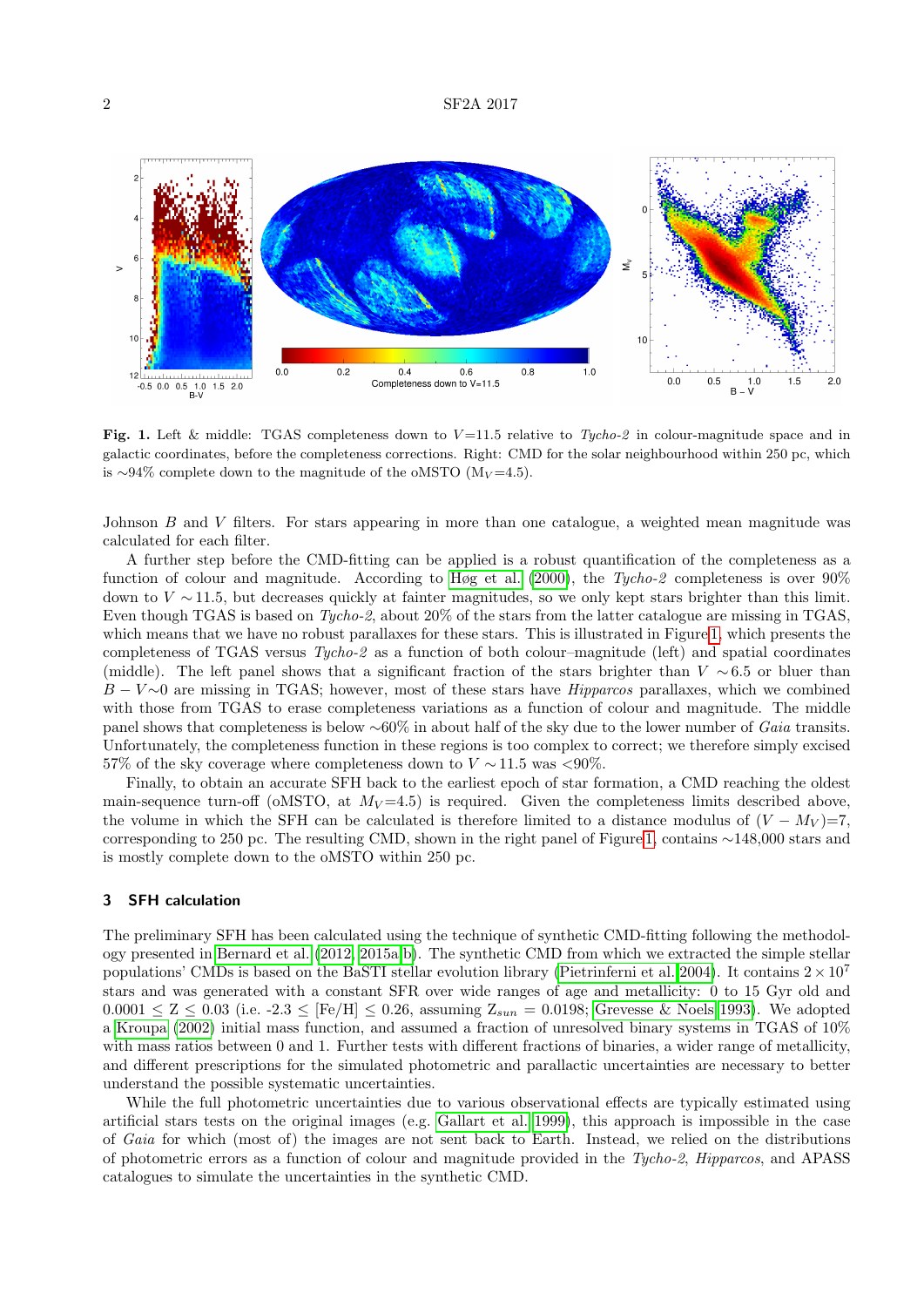

<span id="page-2-0"></span>Fig. 2. Left: Evolution with time of the disc scaleheight (top) and of the corresponding fraction of stars lying beyond 250 pc (bottom, see text for details). The dashed and dotted lines correspond to the mild and the extreme corrections respectively. Right: Resulting SFH, showing the evolution of the SFR (top) and metallicity (bottom) as a function of time. In the top panel, the dashed and dotted lines represent the SFR corrected for the fraction of stars that have been heated to heights >250 pc, assuming the mild and the extreme corrections respectively.

## 4 Results

The SFH is presented in the right panel of Figure [2:](#page-2-0) the top and bottom plots show the evolution of the dynamically-evolved SFR (grey histogram) and metallicity, respectively, as a function of time. However, since the SFH was reconstructed based on the stars that are located *today* within the solar neighbourhood, the effects of secular evolution of the disc have to be taken into account. While the importance of radial migrations (e.g. [Sellwood & Binney 2002\)](#page-4-4) has yet to be quantified, we can correct this SFR for the disc thickening with age to obtain a SFR that is representative of the whole solar cylinder.

To quantify the thickening, we used the disc scaleheight measured by [Bovy](#page-3-7) [\(2017\)](#page-3-7) for each spectral type from A0 to G3. The mean age of each type was estimated from the synthetic CMD of the solar neighbourhood from the Besançon model [\(Robin et al. 2003\)](#page-4-5) by selecting all the stars with a temperature within  $2\%$  of the spectral type temperature (from [Pecaut & Mamajek 2013\)](#page-4-6). The solid circles in the top left panel of Figure [2](#page-2-0) show the [Bovy](#page-3-7) [\(2017\)](#page-3-7) scaleheights plotted as a function of our estimated ages, where the horizontal errorbars represent the age standard deviation. The dashed line fitted to these points – virtually the same relation as that used by [Just & Jahreiß](#page-4-7) [\(2010\)](#page-4-7) – shows a clear change of the disc thickness as a function of age, though it could either imply that the older disc formed thicker or that it thickened with time. We then used the scaleheight fit to estimate the fraction of stars of a given age that are beyond 250 pc and therefore missing from our CMD; this is shown in the bottom left panel of Figure [2.](#page-2-0) The SFR including this correction (hereafter the mild correction) is shown as a dashed line in the top right panel.

Note, however, that extrapolating the [Bovy](#page-3-7) [\(2017\)](#page-3-7) scaleheights to 14 Gyr ago implies an old disc that is only ∼300 pc thick, while the Milky Way thick disc is believed to be about 1 kpc thick (e.g. Jurić et al. 2008). Therefore, in the top left panel of Figure [2](#page-2-0) we also show as dotted line a scaleheight increasing linearly from 40 pc at the present day to 1 kpc 14 Gyr ago, the corresponding fraction of missing stars in the bottom panel, and the resulting SFR in the top right panel. We label it the *extreme* correction as it clearly over-estimates the scaleheight of the intermediate-age populations; the true relation is likely more complex, possibly with a break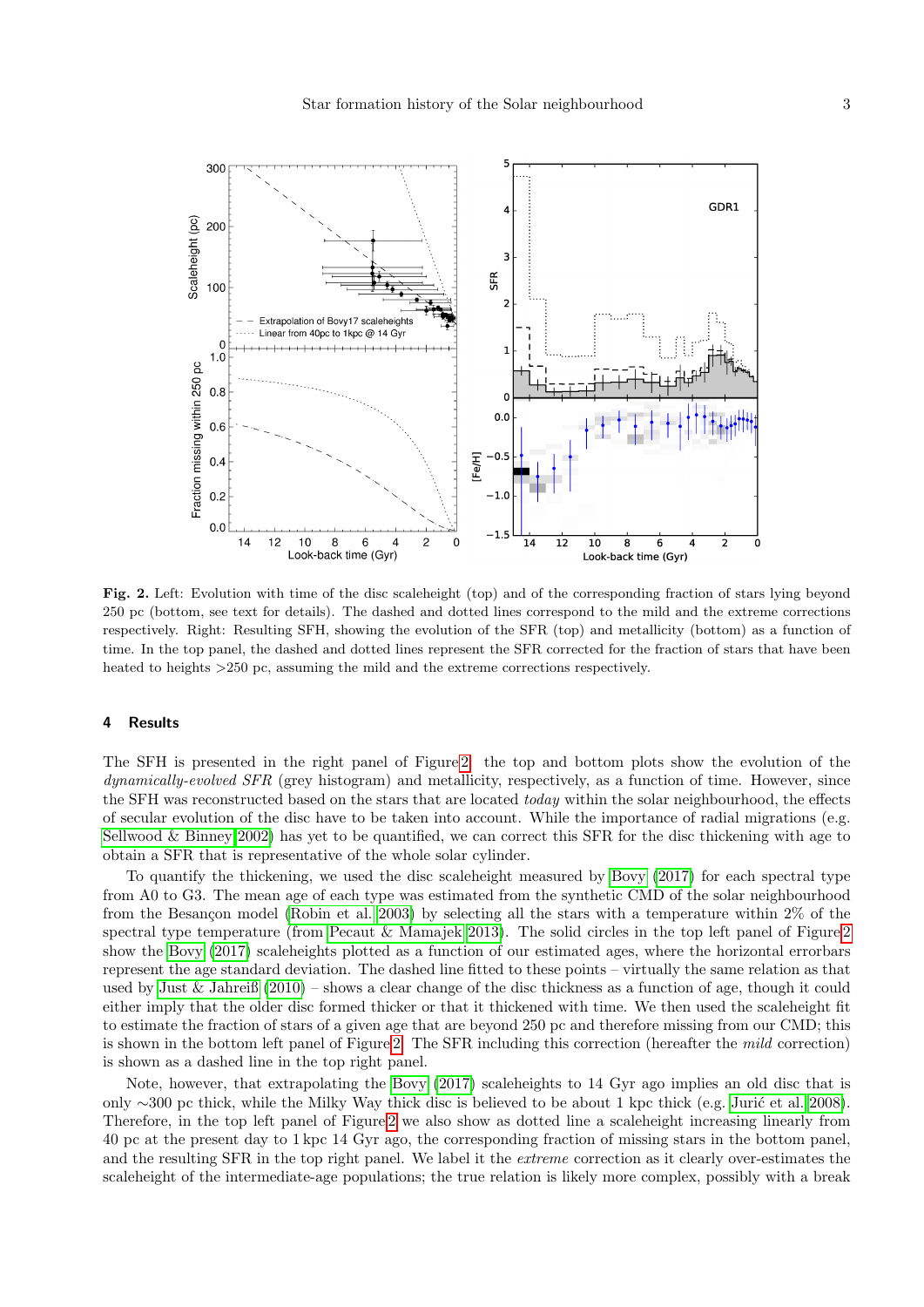### 4 SF2A 2017

around 10 Gyr ago corresponding to the formation of the thick disc.

The dynamically-evolved SFR (i.e. uncorrected; grey histogram) shows a constant SFR for the first 10 Gyr or so, with a slight enhancement in the past 4 Gyr. This is in excellent agreement with the SFR calculated from Hipparcos data within a smaller volume (∼80 pc; [Vergely et al. 2002;](#page-4-9) [Cignoni et al. 2006\)](#page-3-8). The SFR with the mild correction is not significantly different, except perhaps for the slightly more pronounced enhancement at early epochs corresponding to the formation of the thick disc. On the other hand, with the extreme correction the SFR appears roughly constant over most of the history, but with a strong enhancement at early epochs and a decreasing SFR in the past 2–3 Gyr. This shows that even with the most extreme correction our results are not consistent with an exponentially decreasing SFR as found by several recent studies [\(Aumer & Binney 2009;](#page-3-9) [Just, Gao, & Vidrih 2011;](#page-4-10) [Bovy 2017\)](#page-3-7). Instead, it favors solutions with a roughly constant star formation over 8–10 Gyr such as found by, e.g., [Snaith et al.](#page-4-11) [\(2015\)](#page-4-11).

The age-metallicity relation (AMR), shown in the bottom-right panel of Figure [2,](#page-2-0) is mostly flat for the past 10 Gyr. Only the oldest stars show a lower mean metallicity ([Fe/H]∼ −0.7), which may correspond to the thick disc population. This is fully consistent with the independent results from other groups using different methods and datasets (e.g. [Casagrande et al. 2011;](#page-3-10) [Haywood et al. 2013;](#page-3-11) [Bergemann et al. 2014\)](#page-3-12).

### 5 Conclusions and future prospects

We have used the Gaia DR1 parallaxes to produce a deep CMD that is mostly complete down to the magnitude of the oMSTO within 250 pc from the Sun. We applied the CMD-fitting technique to reconstruct the dynamicallyevolved SFH of the local Milky Way disc. Our results are fully consistent with those obtained previously using the Hipparcos data, despite the difficulty of dealing with the complex TGAS completeness function and photometric uncertainties from different catalogues. We then correct this SFR for the disc thickening with age to obtain a SFR that is representative of the whole solar cylinder, and show that even with an extreme correction our results are not consistent with an exponentially decreasing SFR. We plan to use the same technique with upcoming Gaia data releases. With parallaxes and homogeneous photometry in 3 bands  $(G, BP, RP)$  for  $>10^9$  stars, and not limited by the poorly understood completeness function of an input catalogue like Tycho-2 was, it will allow us to extend this analysis out to about 5 kpc, and therefore to quantify the SFH of the thin disc, thick disc and halo in situ, and its spatial variations. The spatial variations of the SFH within each component will also provide important constraints on the dynamical processes involved in shapping up their current stellar content.

I would like to thank Lia Athanassoula, James Binney, Cristina Chiappini, Françoise Combes, Annette Ferguson, Carme Gallart, Andreas Just, and Annie Robin for useful discussions and comments, and acknowledge support from the CNES postdoctoral fellowship program. This work has made use of data from the European Space Agency (ESA) mission Gaia (https://www.cosmos.esa.int/gaia), processed by the Gaia Data Processing and Analysis Consortium (DPAC, https://www.cosmos.esa.int/web/gaia/dpac/consortium). Funding for the DPAC has been provided by national institutions, in particular the institutions participating in the Gaia Multilateral Agreement.

### References

<span id="page-3-12"></span><span id="page-3-11"></span><span id="page-3-10"></span><span id="page-3-9"></span><span id="page-3-8"></span><span id="page-3-7"></span><span id="page-3-6"></span><span id="page-3-5"></span><span id="page-3-4"></span><span id="page-3-3"></span><span id="page-3-2"></span><span id="page-3-1"></span><span id="page-3-0"></span>Anders, F., Chiappini, C., Rodrigues, T. S., et al. 2017, A&A, 597, A30 Aumer M., Binney J. J., 2009, MNRAS, 397, 1286 Bergemann, M., Ruchti, G. R., Serenelli, A., et al. 2014, A&A, 565, A89 Bernard, E. J., Ferguson, A. M. N., Barker, M. K., et al. 2012, MNRAS, 420, 2625 Bernard, E. J., Ferguson, A. M. N., Chapman, S. C., et al. 2015a, MNRAS, 453, L113 Bernard, E. J., Ferguson, A. M. N., Richardson, J. C., et al. 2015b, MNRAS, 446, 2789 Bovy J., 2017, MNRAS, 470, 1360 Casagrande, L., Schönrich, R., Asplund, M., et al. 2011, A&A, 530, A138 Cignoni, M., Degl'Innocenti, S., Prada Moroni, P. G., & Shore, S. N. 2006, A&A, 459, 783 Edvardsson, B., Andersen, J., Gustafsson, B., et al. 1993, A&A, 275, 101 Gaia Collaboration, Brown, A. G. A., Vallenari, A., et al. 2016, A&A, 595, A2 Gallart, C., Freedman, W. L., Aparicio, A., Bertelli, G., & Chiosi, C. 1999, AJ, 118, 2245 Grevesse N., Noels A., 1993, in Origin and Evolution of the Elements, p. 15 Haywood, M., Di Matteo, P., Lehnert, M. D., Katz, D., & Gómez, A. 2013, A&A, 560, A109 Henden, A. A., Levine, S. E., Terrell, D., Smith, T. C., & Welch, D. 2012, JAAVSO, 40, 430